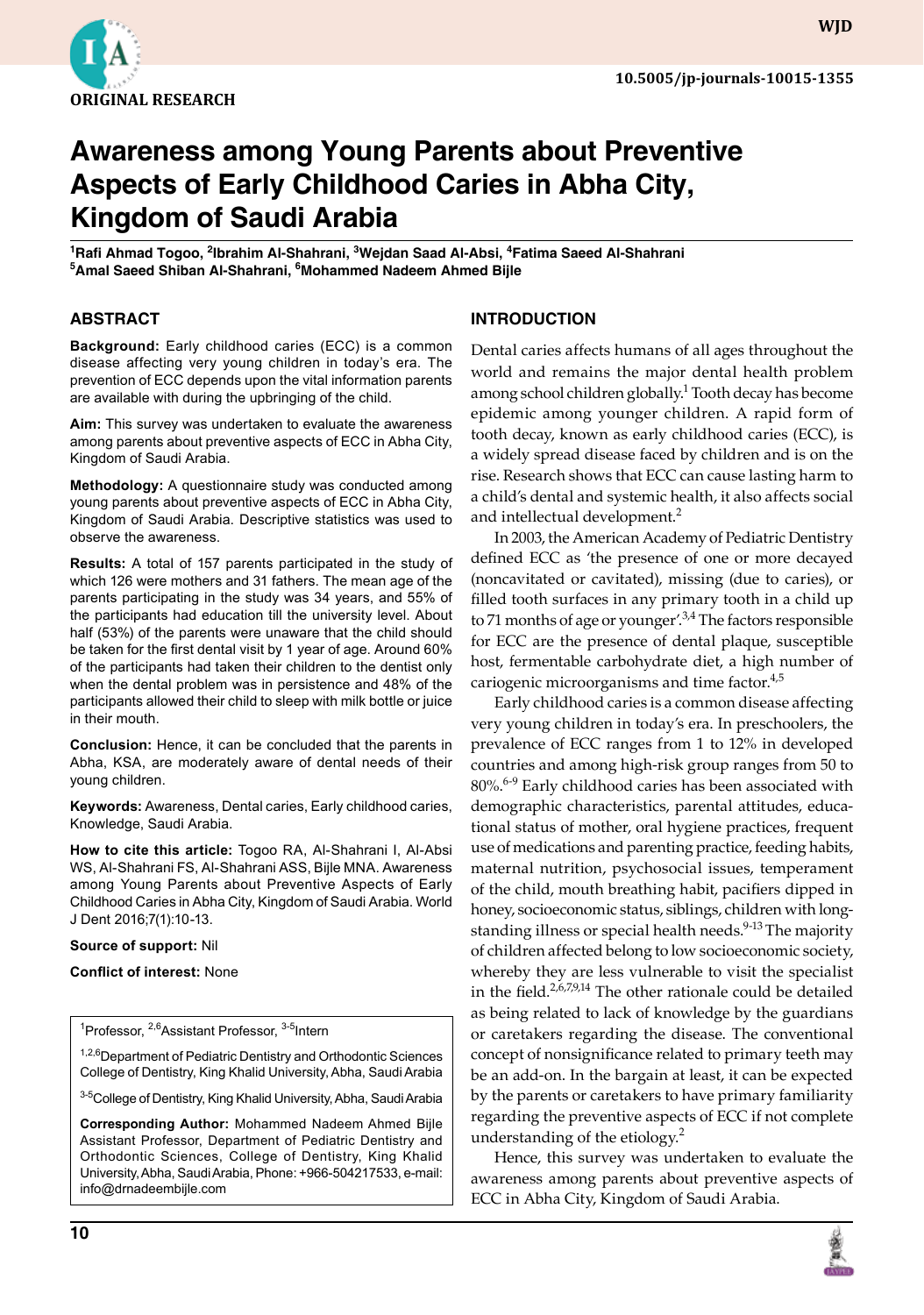### **MATERIALS AND METHODS**

The present study was conducted among young parents in Abha City, Kingdom of Saudi Arabia, to know about the awareness regarding preventive aspects of ECC. Written informed consent was obtained from all the participants and the ethical clearance for the study was obtained from the institutional review board. An eightitem closed-ended questionnaire concerning questions with preventive aspects of ECC was used for the study. The questionnaire was pilot tested on 20 respondents for internal validity (Cronbach's  $\alpha$  = 0.9) to exclaim its acceptability for the proposed survey. The questionnaire comprised of general information questions related to family, general questions about teeth eruption and its respective age and preventive approaches for ECC. The data collected were entered into MS Excel 2013 (Microsoft Inc., USA) and thus subjected to statistical analysis with SPSS v 20 (IBM Statistics Inc., Chicago, USA). For the purpose of this study, only descriptive statistics was used to observe the awareness.

## **RESULTS**

The response rate of the study was 100%. Table 1 depicts the demographic details of the study participants. A total of 157 parents participated in the study of which 126 were mothers and 31 fathers. The mean age of the parents participating in the study was 34 years, and 55% of the participants had education till the university level. Around 27% of the participants had more than four children in their family and rest equally were divided in a number of 1, 2, 3 or 4 children within their family. About 40% of the population had children with age less than 2 years. Table 2 shows the responses of the study participants to the questions. More than half (56%) of the parents responded that all primary teeth in a child erupt by approximately 2 years of age. It was also observed that around 53% of the parents were unaware that the child should be taken for the first dental visit by 1 year of age. Around 60% of the participants had taken their children to the dentist only when the dental problem was in persistence. Most (73%) of the participants were aware of the child dentistry specialization with 97% participants preferring a pedodontist in the case of dental problems with children. About half (48%) of the participants allowed their child to sleep with milk bottle or juice in their mouth. The majority of participants monitored the brushing of children either regularly or irregularly. It was also encouraging to note that majority (83%) of sample group was aware of preventive dentistry programs being conducted in their vicinity by dental health care providers. Chi-square test was used to check the association between educational statuses of the

| Distribution according to the gender |                |            |
|--------------------------------------|----------------|------------|
| Gender                               | Number         | Percentage |
| Female                               | 126            | 80.3       |
| Male                                 | 31             | 19.7       |
| Total                                | 157            | 100        |
| Mean age of the study sample         |                |            |
| Study sample                         | Mean           | SD         |
| Female                               | 33.06          | 5.945      |
| Male                                 | 35.52          | 5.802      |
| Total                                | 33.55          | 5.979      |
| Distribution according to education  |                |            |
| Education                            | Number         | Percentage |
| Diploma                              | 12             | 7.6        |
| High school                          | 41             | 26.1       |
| Master                               | 3              | 1.9        |
| Middle school                        | 8              | 5.1        |
| None                                 | 5              | 3.2        |
| Primary school                       | $\overline{2}$ | 1.3        |
| University                           | 86             | 54.8       |
| Total                                | 157            | 100.0      |
| Responses to what is the total       |                |            |
| number of children in your family?   |                |            |
| Response                             | Number         | Percentage |
| 1                                    | 27             | 17.2       |
| 2                                    | 29             | 18.5       |
| 3                                    | 30             | 19.1       |
| 4                                    | 29             | 18.5       |
| More                                 | 42             | 26.8       |
| Responses to what is the age of      |                |            |
| your youngest child?                 |                |            |
| Response                             | Number         | Percentage |
| Less than 2 years                    | 63             | 40.1       |
| Less than 3 years                    | 27             | 17.2       |
| Less than 4 years                    | 20             | 12.7       |
| Less than 5 years                    | 16             | 10.2       |
| More than 5 years                    | 31             | 19.7       |

**Table 1:** Demographic details of the respondents

parents with their responses to the questionnaire; no statistical significance was obtained.

## **DISCUSSION**

Early childhood caries, or ECC, is a severe disease of the teeth of infants and toddlers. The condition first affects the primary maxillary incisors, and then involves the primary molars.15,16 In cases of ECC, oral health for preschoolers is commonly neglected. These children come from vulnerable population to caries because of their inability to communicate with their parents and dependence.<sup>9</sup>

There is a correlation between the education level of parents and severity of ECC in their children, in contrast no such correlation existed in the present study<sup>17-19</sup> Lower prevalence of dental caries have been associated with higher levels of parental education.<sup>18</sup> Milgrom stated mother's dental knowledge, behavior and general care of her child which are the factors that contribute to caries risk.<sup>20</sup>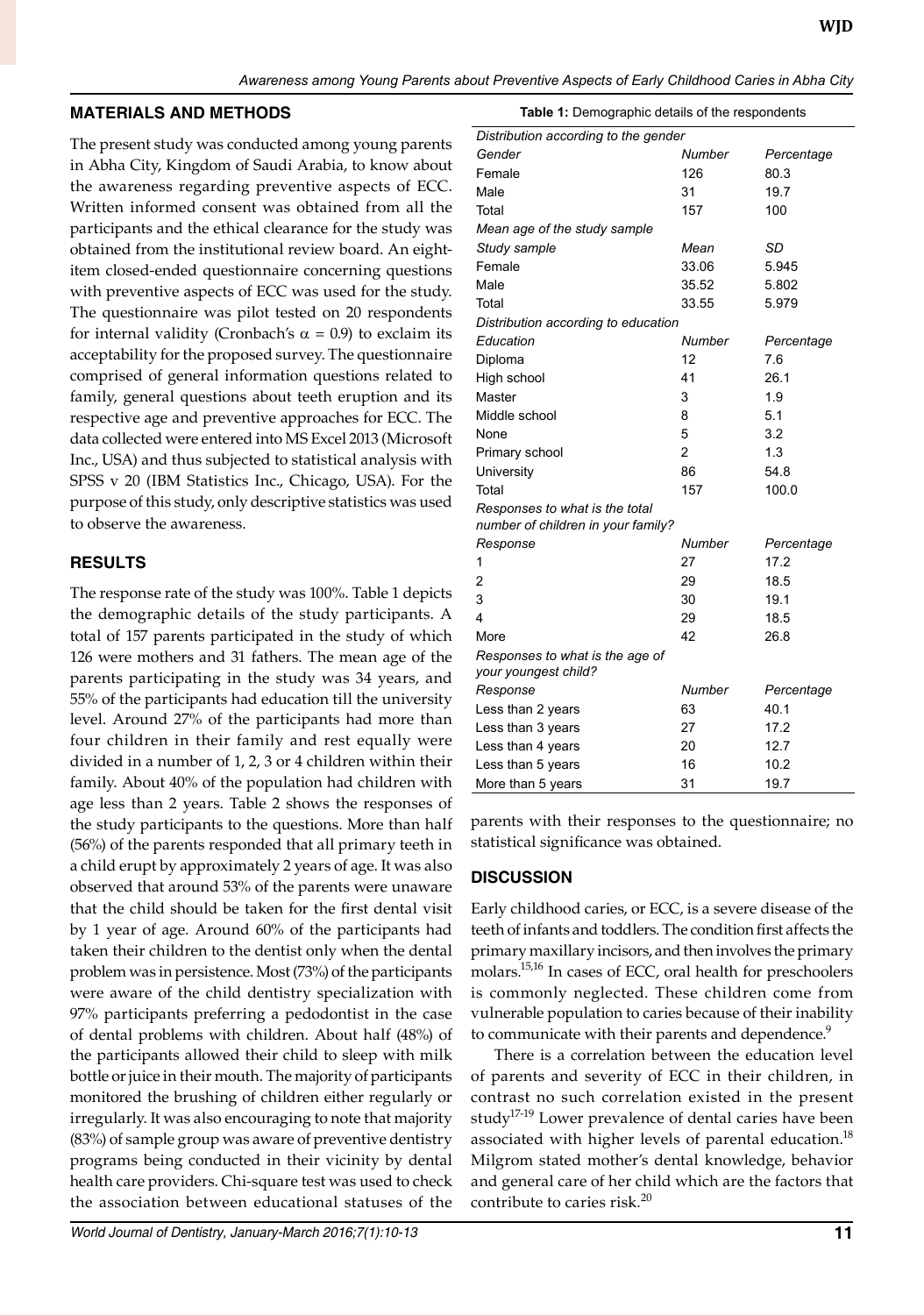**Table 2:** Responses of the study participants to the questionnaire

| guconomiano                                                   |        |            |  |
|---------------------------------------------------------------|--------|------------|--|
| Response                                                      | Number | Percentage |  |
| Responses to approximately by which                           |        |            |  |
| age should a child have all its milk teeth erupted?           |        |            |  |
| By 2 years of age                                             | 88     | 56.1       |  |
| After 3 years of age                                          | 60     | 38.2       |  |
| State otherwise                                               | 9      | 5.7        |  |
| Responses to are you aware that                               |        |            |  |
| children should be taken for dental                           |        |            |  |
| examination in the first year of their life?                  |        |            |  |
| Yes                                                           | 73     | 46.5       |  |
| No                                                            | 84     | 53.5       |  |
| Responses to when did you take                                |        |            |  |
| your child for routine dental examination?                    |        |            |  |
| In the first year                                             | 13     | 8.3        |  |
| In the second year                                            | 17     | 10.8       |  |
| After 2 years of age                                          | 33     | 21.0       |  |
| Only in case of dental problem                                | 94     | 59.9       |  |
| Responses to are you aware that                               |        |            |  |
| here is a specialist for children's dentistry                 |        |            |  |
| Yes                                                           | 114    | 72.6       |  |
| No                                                            | 43     | 27.4       |  |
| Responses to will you prefer to take                          |        |            |  |
| your children to pediatric dental specialist in               |        |            |  |
| case he/she is available in the dental facility               |        |            |  |
| Yes                                                           | 152    | 96.8       |  |
| No                                                            | 5      | 3.2        |  |
| Responses to do you put your child                            |        |            |  |
| to sleep with a bottle of milk or juice in his/her mouth?     |        |            |  |
| Yes always                                                    | 75     | 47.8       |  |
| No never                                                      | 17     | 10.8       |  |
| Infrequently                                                  | 65     | 41.4       |  |
| Responses to do you monitor                                   |        |            |  |
| the brushing of your youngest child                           |        |            |  |
| Yes                                                           | 71     | 45.2       |  |
| No                                                            | 18     | 11.5       |  |
| Sometimes                                                     | 68     | 43.3       |  |
| Responses to are you aware of the preventive dentistry        |        |            |  |
| programs being organized by dental institutions in your city? |        |            |  |
| (MOH, KKUCOD, private dental clinics)                         |        |            |  |
| Yes                                                           | 27     | 17.2       |  |
| No                                                            | 130    | 82.8       |  |

MOH: Ministry of Health; KKUCOD: King Khalid University College of Dentistry

Bottle-feeding, especially during the night, when children sleep with a bottle in their mouth, has been considered cariogenic.<sup>17</sup> Du et al<sup>21</sup> found that children who had been bottle-fed had five times greater risk of having ECC compared to children who were breastfed.

Early childhood caries is preventable. The education of parents on good oral hygiene and dietary practices, use of fluoride and noncariogenic sweeteners is imperative for avoiding the psychological, physical, and economic consequences of ECC.<sup>17,22</sup> Prevention of ECC should begin from pre- and the perinatal period for improvement in attitude and awareness of pregnant women.<sup>17,23</sup>

There are other preventive measures that can be also applied. The effect of fluoride in reducing caries is well

documented, and it may be delivered either topically or systemically. The most common method for systematic fluoride is fluoridated drinking water, which is effective in reducing the severity of dental decay in population.<sup>17,24</sup> Other modalities, such as the administration of salt fluoridation or fluoride supplements (beverages, tablets, drops), can be utilized where water fluoridation is not possible. Supervised fluoride mouth-rinsing can result in the reduction in caries increment in children.<sup>25</sup>

Early childhood caries can be treated depending on: progression of the disease, age of the child, social, behavioral history and medical history of the child through various interventions. Examination of the child annually starting from his 1st birthday for prevention and intervention holds the key. $26$ 

Community-based solutions should be explored and used in conjunction with the existing and emerging strategies or promoting early childhood oral health and preventing dental decay. These strategies should include health education of mothers, promoting the first dental visit by 12 months, providing anticipatory guidance, suppression of maternal reservoirs of *mutans streptococci*, motivational interviewing (MI), self-examination for early signs of ECC, using chemotherapeutics, promote use of fluoridated dentifrice, water fluoridation, dietary counseling, and other methods whose simplicity, costeffectiveness, and feasibility is proven for communities.<sup>17,25</sup> Appropriate parenting practices leading to behavioral change among parents, caregivers and the community are the need of the hour in the prevention of ECC. Community initiatives also have the potential to increase awareness regarding ECC. Children from lower socioeconomic status need to be targeted by public funded oral health programs, and effective strategies have to be developed to promote proper feeding habits.<sup>17,25</sup>

## **CONCLUSION**

Hence, it can be concluded that the parents in Abha, KSA, are moderately aware of dental needs of their young children. However, a more concerted program outlining the necessary aspects of child oral health hygiene and maintenance with its emphasis on ECC is required for further prevention of diseases.

## **REFERENCES**

- 1. World Health Organization (WHO). Global strategy for infant and young child feeding. Geneva. WHO 2003. Available at: http://www.who.int/nutrition/publications/gs\_infant\_ feeding\_text\_eng.pdf (Last Accessed on 23 Feb 2015).
- 2. Available at: http://www.aapd.org/aapd%E2%80%99s\_state\_ of\_little\_teeth\_report\_an\_examination\_of\_the\_epidemic\_ of\_tooth\_decay\_among\_our\_youngest\_children/ (Last Accessed on 23 Feb 2015).